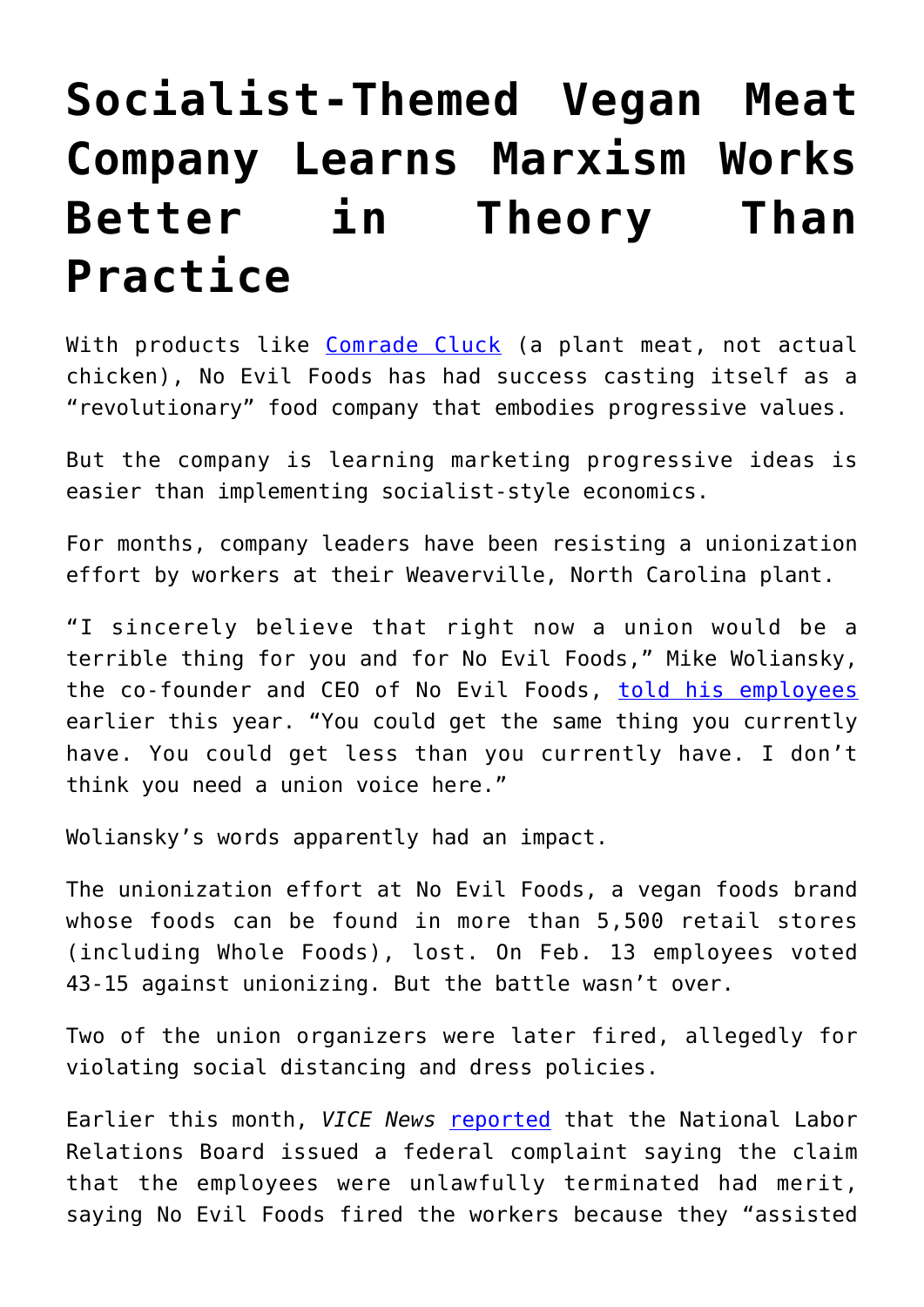a union" and "circulat[ed] a petition seeking hazard pay…for the purposes of mutual aid and protection."

No Evil Foods denied the firings were retaliatory. Workers disagreed, saying the company was not truly progressive.

"They're pretending they're allies of leftist causes," Jon Reynolds, an ex-employee of No Evil Foods who was one of the fired workers, [told](https://jacobinmag.com/2020/6/no-evil-foods-unionizing-workers-organizing) *Jacobin*.

## **When Economic Reality Collides With Ideals**

It's possible No Evil Foods employees are right and the revolutionary themes are simply a marketing ploy intended to attract progressive customers. On the other hand, another scenario is possible: Mike Woliansky and fellow No Evil Foods co-founder Sadrah Schadel are deeply progressive but also self-interested humans trying to make a business succeed.

It wouldn't be the first time economic reality collided with progressive values. Last year Vox Media was [forced to cut 200](https://www.nytimes.com/2019/12/16/business/media/vox-media-california-job-cuts.html) [bloggers](https://www.nytimes.com/2019/12/16/business/media/vox-media-california-job-cuts.html) at *SB Nation* after California passed [Assembly Bill 5,](https://fee.org/articles/did-california-just-kill-the-gig-economy/) legislation that forced numerous industries to change the status of workers from freelancers to actual employees.

Some astute observers [pointed out](https://twitter.com/EricBoehm87/status/1206728178728865795) that the firings came just a few months after *Vox*, a progressive media brand, had championed AB5 as a "victory for workers everywhere."

*I kinda hate this meme but this is too perfect*

*Shot / Chaser [pic.twitter.com/quAPTaG3w7](https://t.co/quAPTaG3w7)*

*— Eric Boehm (@EricBoehm87) [December 17, 2019](https://twitter.com/EricBoehm87/status/1206728178728865795?ref_src=twsrc%5Etfw)*

A similar scenario could be at play at No Evil Foods.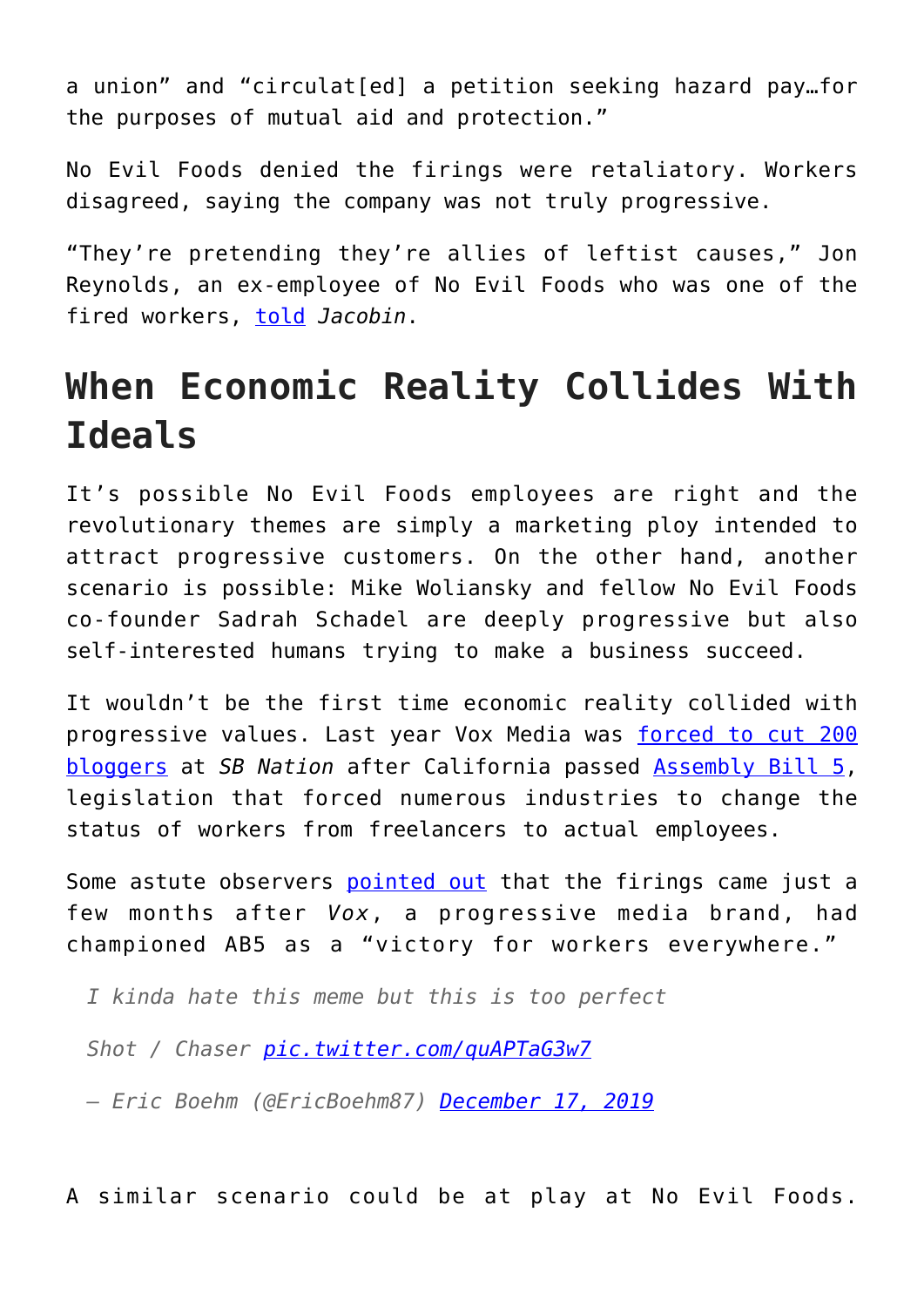Woliansky might be someone who is progressive but also realizes unionization could cause serious problems for both his company and workers.

While firing workers in retaliation for organizing is indeed against the law – [the 1935 National Labor Relations Act](https://www.nlrb.gov/about-nlrb/who-we-are/our-history/1935-passage-of-the-wagner-act) makes it unlawful for employers to retaliate against workers attempting to form unions – there is nothing wrong with attempting to persuade workers that forming a union could harm both the company and their own interests.

One of the ways unions hurt labor is they actually *decrease* overall wages. Economists have long pointed out that wages are tied to productivity.

As Milton Friedman has observed, in a free market wage growth comes from increased productivity and greater capital investment. Artificially raised wages – either by labor unions or minimum wage – can only come at the expense of other workers who find their opportunities reduced.

"When unions get higher wages for their members by restricting entry into an occupation, those higher wages are at the expense of other workers who find their opportunities reduced," Friedman explained.

But reduced employment is not the only cost. As economist George Reisman [has observed,](https://mises.org/library/how-labor-unions-hurt-workers) labor unions decrease wages because they decrease productivity.

*From the perspective of most of those lucky enough to keep their jobs, the most serious consequence of the unions is the holding down or outright reduction of the productivity of labor. With few exceptions, the labor unions openly combat the rise in the productivity of labor. They do so virtually as a matter of principle. They oppose the introduction of labor-saving machinery on the grounds that it causes unemployment. They oppose competition among workers. As Henry Hazlitt pointed out, they force employers to tolerate*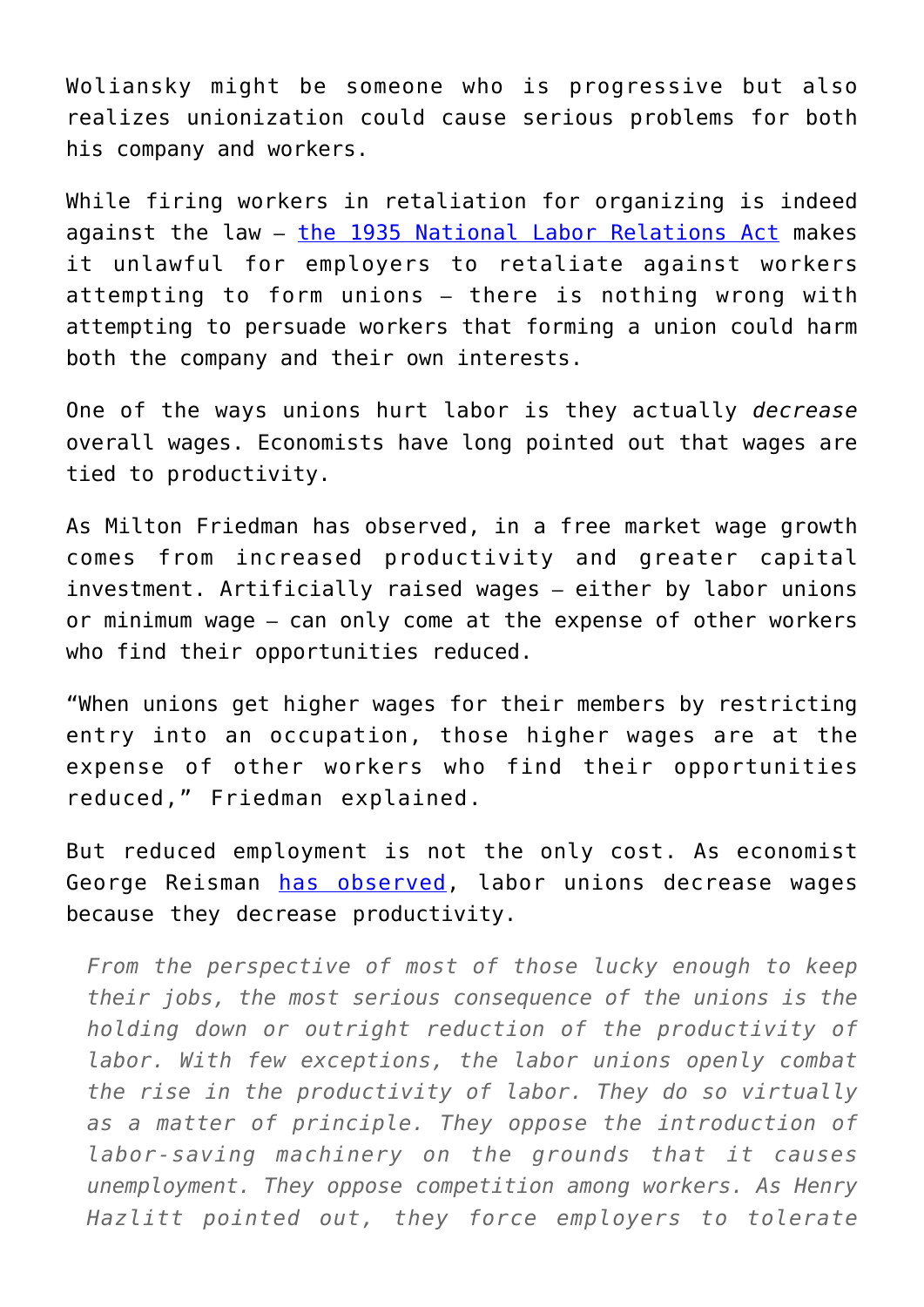*featherbedding practices, such as the classic requirement that firemen, whose function was to shovel coal on steam locomotives, be retained on diesel locomotives. They impose make-work schemes, such as requiring that pipe delivered to construction sites with screw thread already on it, have its ends cut off and new screw thread cut on the site. They impose narrow work classifications, and require that specialists be employed at a day's pay to perform work that others could easily do — for example, requiring the employment of a plasterer to repair the incidental damage done to a wall by an electrician, which the electrician himself could easily repair.*

*To anyone who understands the role of the productivity of labor in raising real wages, it should be obvious that the unions' policy of combating the rise in the productivity of labor renders them in fact a leading enemy of the rise in real wages. However radical this conclusion may seem, however much at odds it is with the prevailing view of the unions as the leading source of the rise in real wages over the last hundred and fifty years or more, the fact is that in combating the rise in the productivity of labor, the unions actively combat the rise in real wages!*

Are Woliansky and Schadel familiar with the economic theories of Friedman and Reisman? Perhaps not.

But as business owners they likely are keenly aware that raising wages without increasing productivity would result in a loss of workers, less production, and less capital investment.

The Marxist theory of labor rejects all of this, of course. In his seminal work *Capital* (1867), Marx explained his theory: a commodity's value can be measured simply by breaking down the number of hours it takes to produce.

If it takes twice as long to produce an iPhone as an Apple